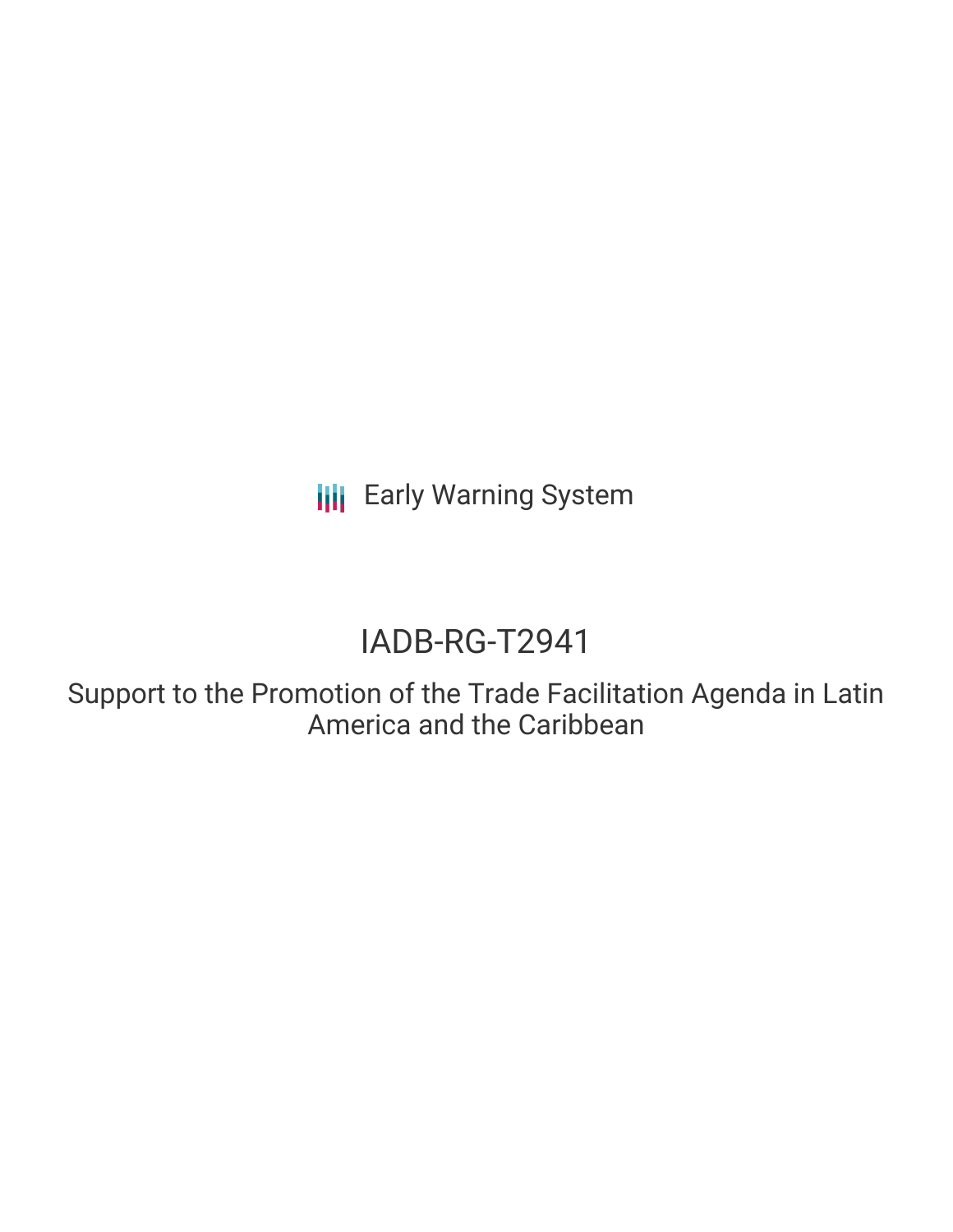

#### **Quick Facts**

| <b>Financial Institutions</b>  | Inter-American Development Bank (IADB) |
|--------------------------------|----------------------------------------|
| Status                         | Active                                 |
| Bank Risk Rating               |                                        |
| Investment Type(s)             | <b>Advisory Services</b>               |
| <b>Investment Amount (USD)</b> | $$0.95$ million                        |
|                                |                                        |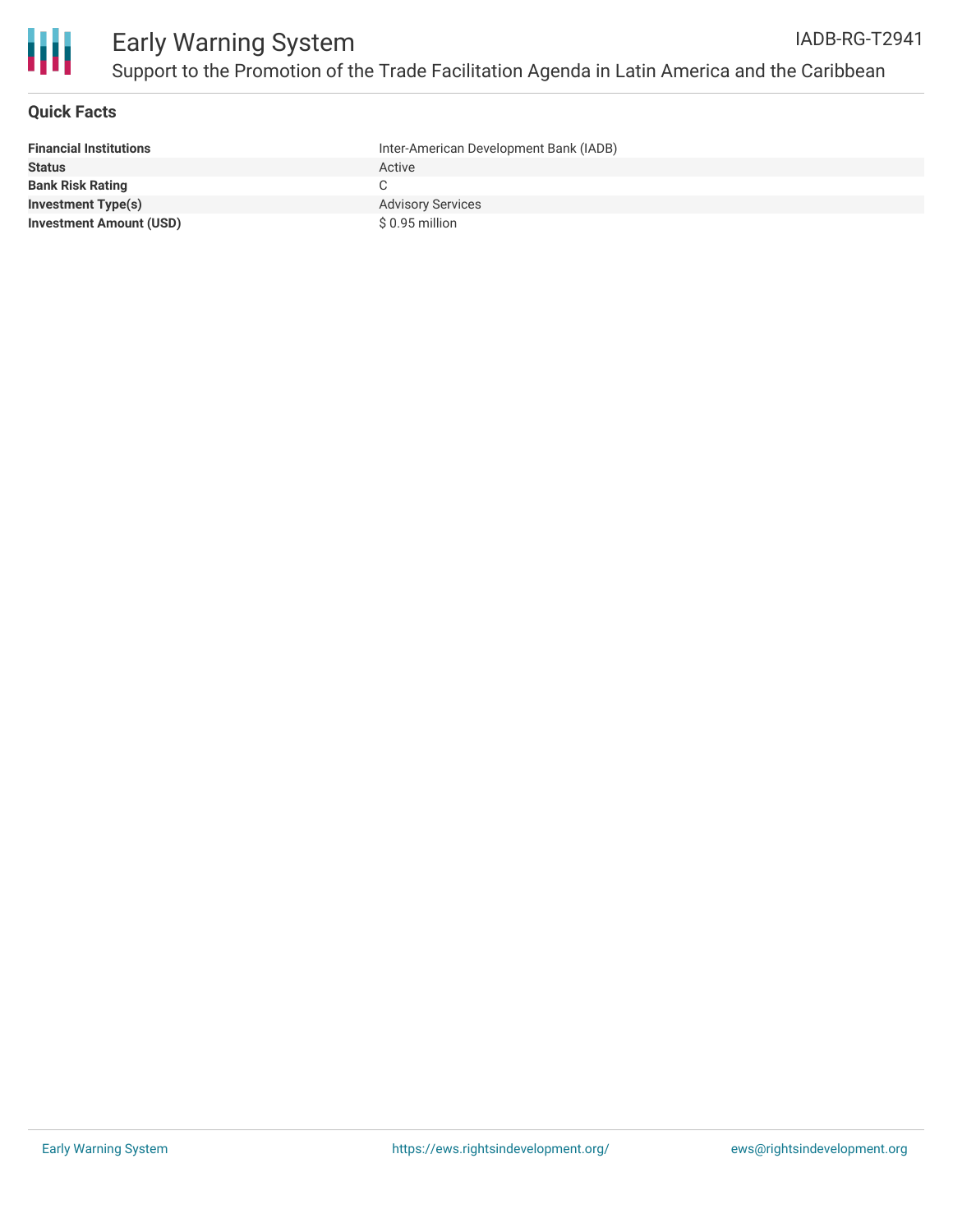

### **Project Description**

The general objective of Technical Cooperation is to support, at the regional, subregional, bilateral and national levels, the trade facilitation agenda of the countries of Latin America and the Caribbean, which places emphasis on overcoming some of the obstacles mentioned above, on promoting convergence and regulatory homologation and on supporting initiatives that seek to simplify customs procedures, ease the bureaucratic burden, speed up clearance times and reduce costs. Thus, the TC seeks to deepen and leverage efforts undertaken under RG-T2527, RG-T2073, NI- L1083, CR- L1066, PN - L1107 and GU-L1086 among others. In addition, this technical cooperation will support the execution of loan operations PE-L1159 "Program for the improvement of Foreign Trade Facilitation Services through the Foreign Trade Single Window (VUCE)" and AR-L1251 "Program for the implementation of the National Regime Of the Single Window of Argentine Foreign Trade (VUCEA). In particular, RG-T2941 supports the implementation of the interoperability components contained in both operations by supporting the participating countries in the process of homologation of the procedures and certificates to be exchanges by the countries and in the development and training of officials in the definition of normative and technological standards that allow the interoperability of the VUCEs. The execution of this TC, over a medium and long-term horizon, is aligned with the sectoral priorities of the Bank's Ninth General Capital Increase (GCI-9) (see (iv) competitive global and regional integration) by seeking to improve the integration and intra-regional and global trade of Latin American and Caribbean countries and the conditions of operation of transport and logistics services among the countries of the region. The Fund for Integration Infrastructures (FIRII) finances technical cooperation projects that include studies related to the integration of regional infrastructure and the preparation of projects for the integration of Infrastructure. In this sense, FIRII seeks to address institutional, operational and regulatory bottlenecks that hamper the execution of regional infrastructure projects and generate consensus for the execution of such regional integration projects. This Technical Cooperation, dealing with the development of trade management capabilities, seeks to strengthen institutional capacities linked to physical border integration and, at the same time, the approval by the relevant authorities of the management model. In this way, this TC is aligned with the FIRII objectives.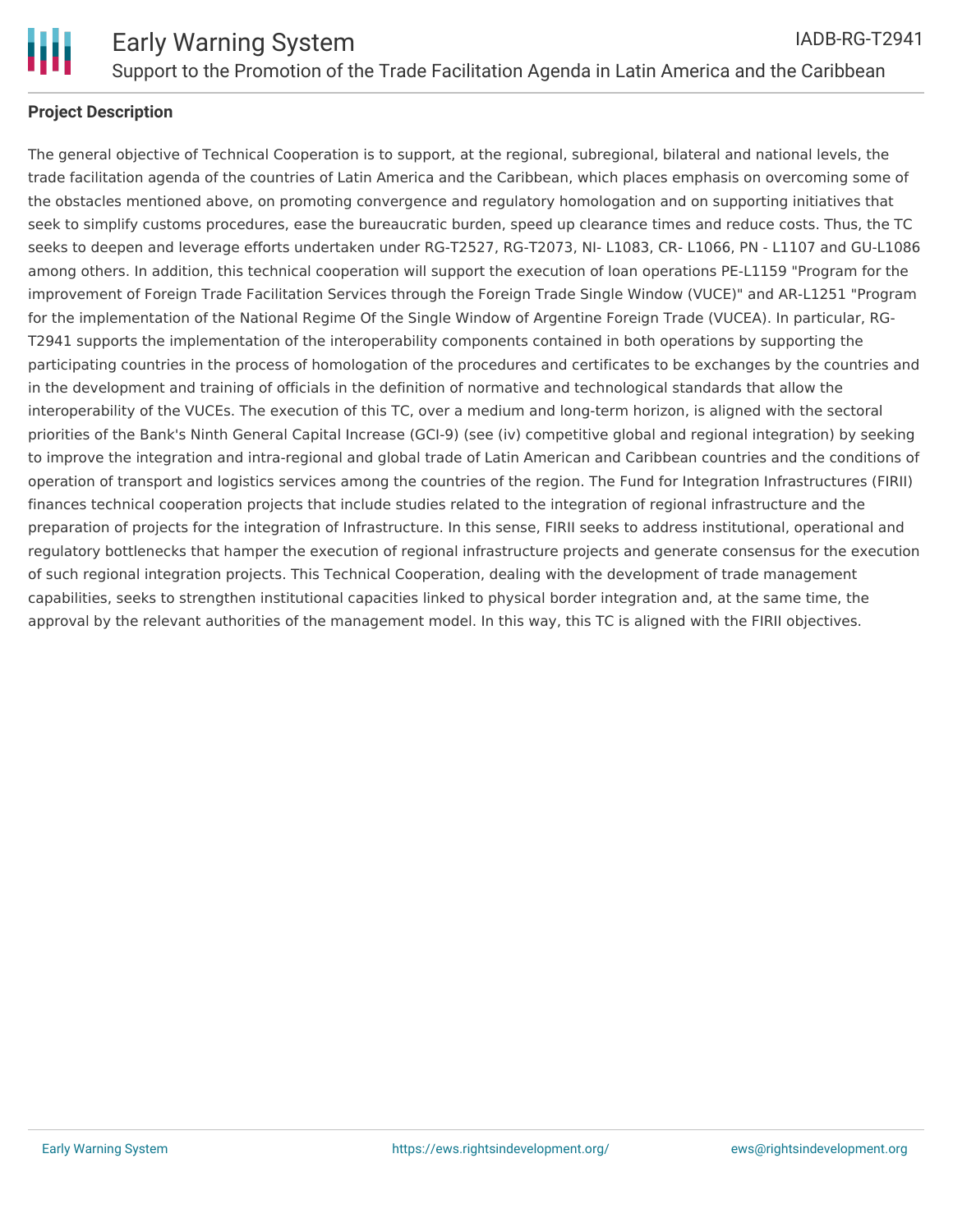

#### **Investment Description**

• Inter-American Development Bank (IADB)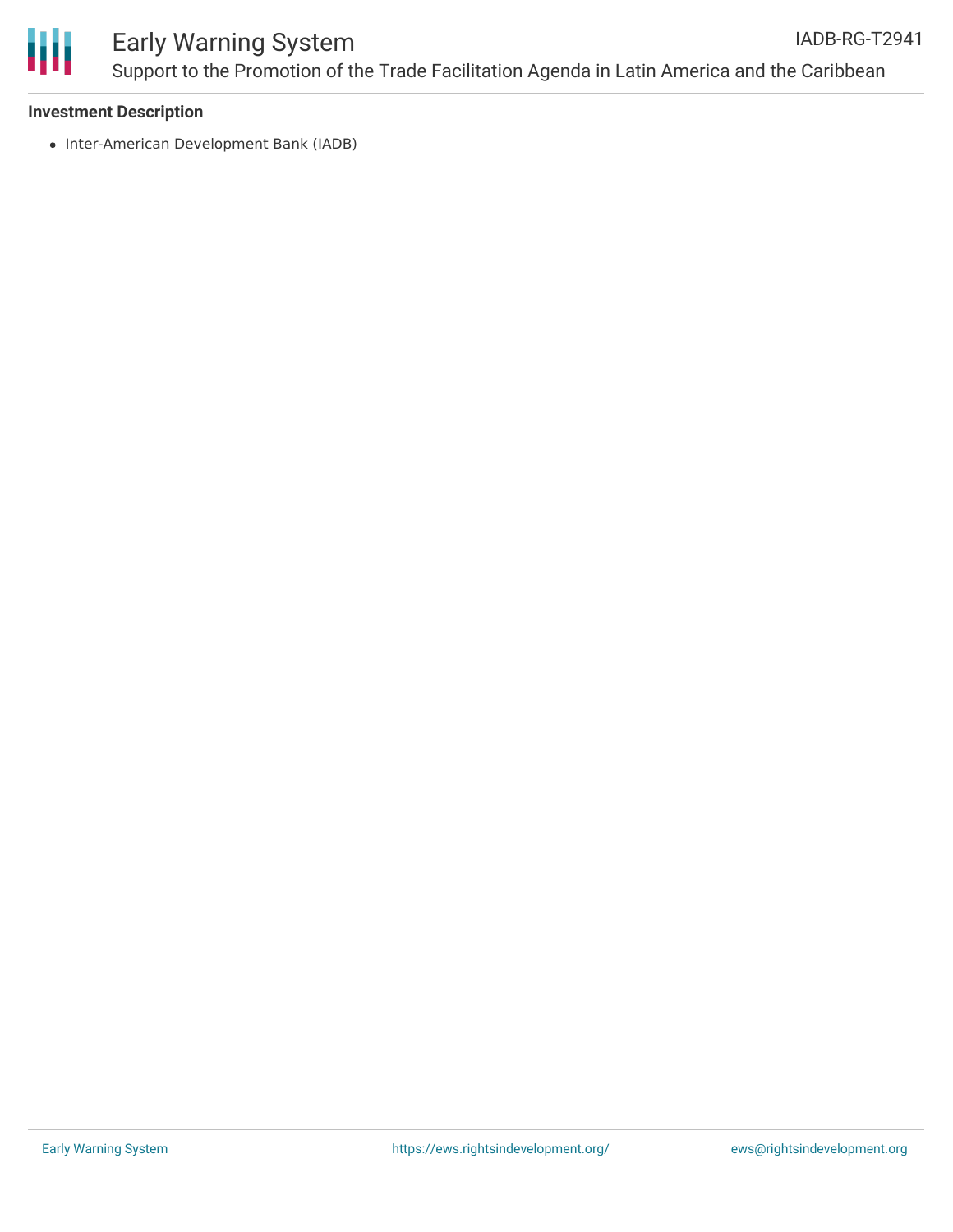

#### **Contact Information**

ACCOUNTABILITY MECHANISM OF IADB

The Independent Consultation and Investigation Mechanism (MICI) is the independent complaint mechanism and fact-finding body for people who have been or are likely to be adversely affected by an Inter-American Development Bank (IDB) or Inter-American Investment Corporation (IIC)-funded project. If you submit a complaint to MICI, they may assist you in addressing the problems you raised through a dispute-resolution process with those implementing the project and/or through an investigation to assess whether the IDB or IIC is following its own policies for preventing or mitigating harm to people or the environment. You can submit a complaint by sending an email to MICI@iadb.org. You can learn more about the MICI and how to file a complaint at http://www.iadb.org/en/mici/mici,1752.html (in English) or http://www.iadb.org/es/mici/mici,1752.html (Spanish).